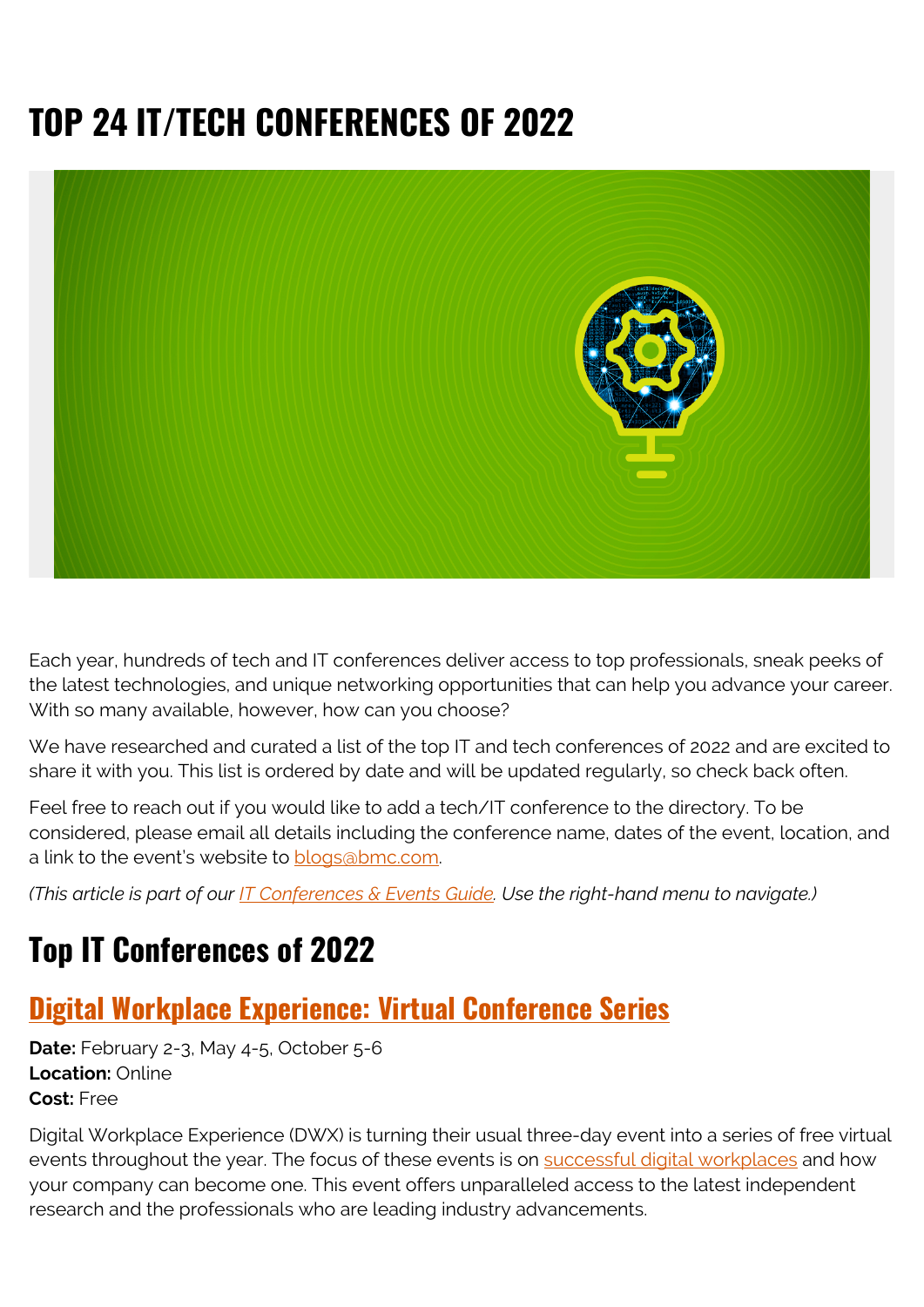Each of the events has its own theme:

- February 2-3: Welcome to the New Now of Employee Experience
- May 4-5: Embracing and Optimizing the Hybrid Workplace
- October 5-6: The Top Conference for Digital Workplace Leaders

Some speakers of the 2022 events will include Carla Harris, Vice Chairman and Managing Director at Morgan Stanley; Loran Nordgren, Professor at the Kellogg School of Management and Author of *The Human Element;* Alexandra Samuel, Tech Writer and Data Journalist, Author of *Remote, Inc.;* and Tom Wujec, Expert on Innovation and Author of *The Future of Making.* 

### **[Adobe Summit](https://summit.adobe.com/na/)**

**Date:** March 15-17 **Location:** Online **Cost:** Free

The Summit is focused on all things **customer experience**, offering actionable insights on how to best serve your customers, drive business growth, and increase customer loyalty. Attendees at the Adobe Summit will gain valuable ideas, tools, and techniques for making the most of Adobe Marketing Cloud. Thanks to this summit, you can learn how to bring all your content and data together in one place.

Some of the content tracks of the 2022 event will cover:

- Analytics for Customer Journeys
- B2B Marketing
- Collaborative Work Management
- Content Management for Personalized Experiences
- Customer Data Management
- Omnichannel Marketing and Optimization
- Personalization at Scale
- Trends and Inspiration

### **[MIT Technology Review Presents: EmTech Digital 2022](https://event.technologyreview.com/emtech-digital-2022/home)**

**Date:** March 29-30 **Location:** In-person and online **Cost:** Virtual- \$850, In-person- \$2,895

MIT Technology Review is back in person for the latest in its EmTech Events Series: EmTech Digital 2022, the esteemed media outlet's annual event on everything AI.

Join industry leaders, executives, and experts as they examine last year's amazing advances in AI and discuss the most pressing issues in [AI adoption, ethics, and trust](https://blogs.bmc.com/blogs/data-ethics-responsibility/). Featured topics of discussion include:

- Better Data, Better AI
- Innovation to Reality
- Harness What's Possible at the Edge
- Generative AI Solutions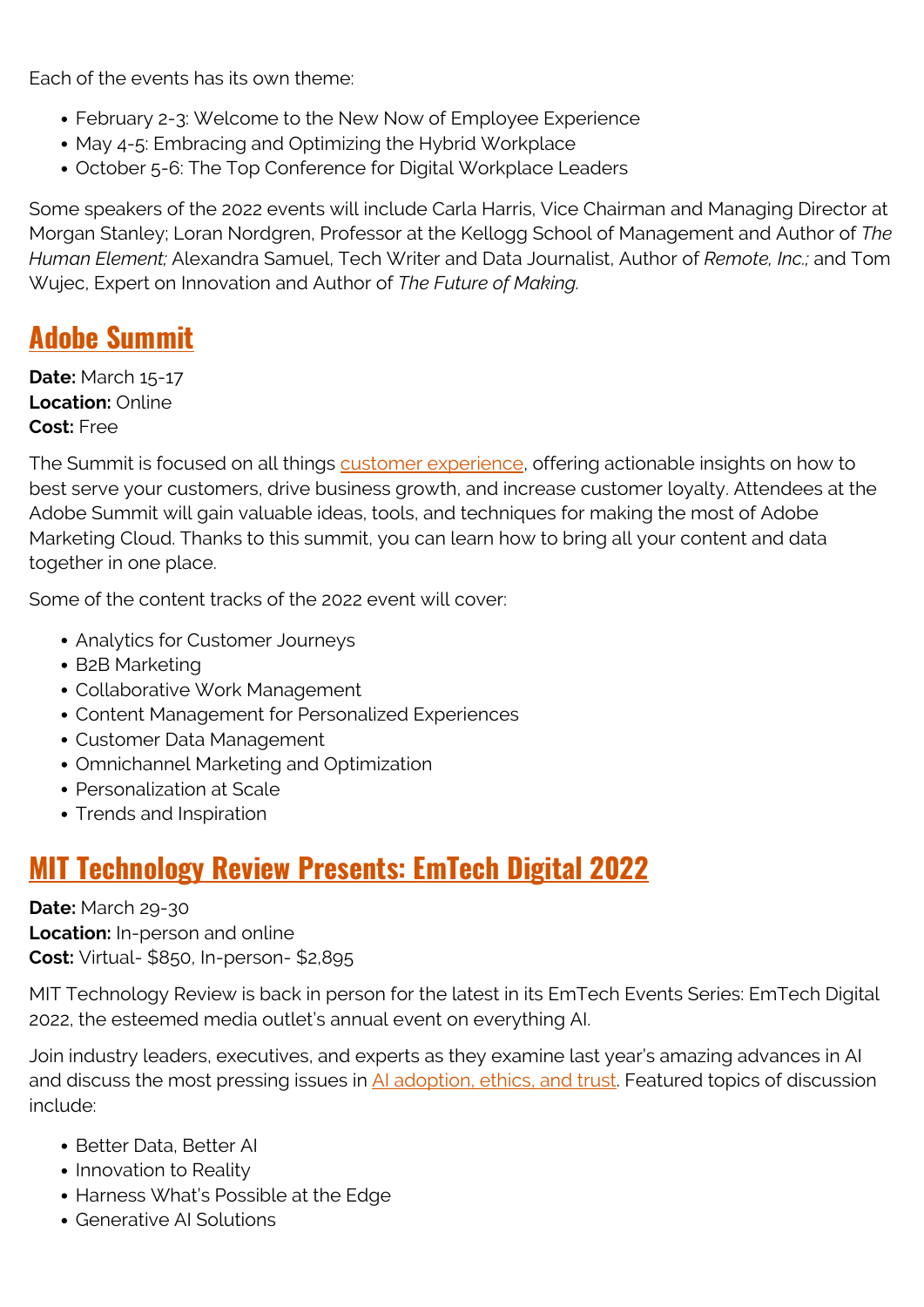- What's Next for Deep Learning
- Making AI Work for All

### **[IBM Think](https://www.ibm.com/events/think/)**

**Date:** May 10-11 **Location:** Online and In-person **Cost:** TBD

IBM Think is IBM's global flagship conference and is the premier conference for AI, cloud, security, and [IT infrastructure.](https://blogs.bmc.com/blogs/it-infrastructure/) The event is for anyone interested in transforming industries and creating better solutions, whether you are a developer, designer, architect, security executive, or analyst.

The conference includes top keynotes, over 200 sessions, and plenty of opportunities for networking with topics that span the Cloud, Dev, *Internet of Things*, Mobile, Security, Watson, and IBM Research.

### **[SHARE Dallas 2022](https://www.share.org/Events/SHARE-Dallas-2022)**

**Date:** March 27-30 **Location:** Dallas, Texas **Cost:** \$2,199- \$2,899

SHARE is an event handcrafted by volunteers to help professionals expand knowledge, enhance skills, and increase organizational efficiency by focusing on SHARE's three main tenets: Educate, Network, Influence. SHARE provides an opportunity for attendees to enjoy a longstanding tradition of advancing the enterprise technology industry through interactive meetups, networking events, keynotes, and sessions.

Some tracks of the 2022 event include:

- [Container technology](https://blogs.bmc.com/blogs/what-is-a-container-containerization-explained/)
- [Mainframe hardware](https://blogs.bmc.com/it-solutions/bmc-ami-automated-mainframe-intelligence.html)
- Software architecture
- Women in IT
- New and innovative technologies
- [Data center management](https://blogs.bmc.com/blogs/dcim-data-center-infrastructure-management/)

BMC will be participating as a Silver sponsor with booth #107.

- Mon. 3/28, 8:00AM in Cumberland AM: MVS Program Opening and Keynote panel featuring April Hickel, BMC VP of Strategy
- Mon. 3/28, 3:30PM in Cumberland L: Tailor Fit- Consumed Too Much, Time for a Diet? by Donald Zeunert, Principal Software Consultant
- Tues. 3/29, 7:00AM in Reunion Ballroom A: (PSP) Ransomware, The Dark Web & Cyber Resiliency by Mark Wilson, Sr. Director Consulting Services
- Tues. 3/29, 8:00AM in Reunion Ballroom B: Data Leakage Protection (DLP) & IBM Z What's the Story? by Mark Wilson, Sr. Director Consulting Services
- Wed. 3/30, 8:00AM in Cumberland IJ: Integrity and Mainframes, What Does it Really Mean by Mark Wilson, Sr. Director Consulting Services (\*live stream)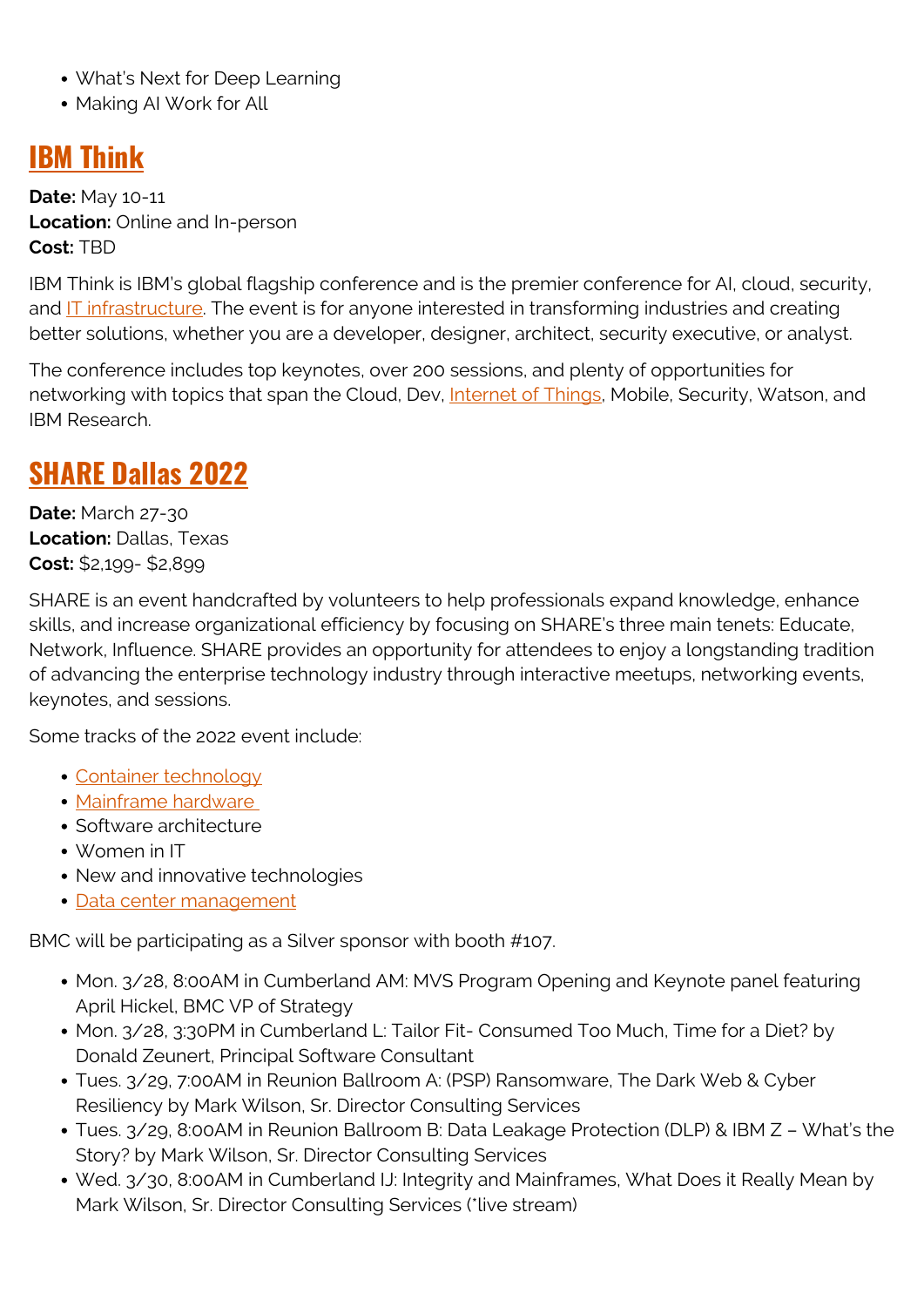- Wed. 3/30, 10:30AM in Cumberland EF: Mainframe Testing Perspectives by Devanand Karunakaran, Sr. SW Consultant (\*live stream)
- Wed. 3/30, 11:45AM in Ballroom B: (Lunch & Learn Sponsored Session) ISPW Together With Git Can Take Your DevOps to the Next Level by Tony Anter, DevOps Evangelist and Technologist
- Wed. 3/30, 1:00PM in Reunion Ballroom B: (PSP) The Evolution to Intelligent Monitoring: Adding AI, Machine Learning in Embedded Expertise, and Automated Diagnostics by Glenn Everitt, Principal Product Manager
- Wed. 3/30, 3:30pm in Reunion Ballroom A: Mainframe Inclusive DevOps- Automated Environment Build and Testing by Devanand Karunakaran, Sr. SW Consultant & Neil Gilford, Sr. SW Consultant

### **[Augmented World Expo 2022](https://www.awexr.com/usa-2022/)**

**Date:** June 1-3 **Location:** Santa Clara, California **Cost:** \$395-\$1,295

The Augmented World Expo (AWE) is the largest conference and expo on augmented reality in the world. Held each year in Santa Clara, California, this three-day event brings together a huge mix of industry leaders and enthusiasts, including [CEOs, CTOs](https://blogs.bmc.com/blogs/cio-vs-cto-whats-the-difference/), designers, developers, creative agencies, futurists, analysts, investors, and the top media outlets. AWE brings together more than 5,000 attendees from all over the world, with a large percentage of them representing Fortune 1000 companies.

The 2022 conference is back live and in-person so you can expect the speakers and sessions to be bigger than ever. Learn how startups are creating solutions and organizations are using [AR & VR](https://blogs.bmc.com/blogs/augmented-reality-cloud/) to drive economic growth, encourage empathy and collaboration, democratize healthcare and education, and change the world.

### **[EmTech Next 2022](https://event.technologyreview.com/emtech-next-2021/#:~:text=Save%20the%20date%20for%20EmTech,June%207%2D8%2C%202022&text=Featuring%20live%20presentations%2C%20interactive%20Q%26A,your%20business%20to%20move%20forward.)**

**Date:** June 7-8 **Location:** Online **Cost:** \$800-\$1,200 per person

Tailored to decision-makers across all industries, EmTech Next is a three-day online event that will examine the impact and lessons learned over this past year as we continue to navigate through a forever-changed workforce. Hear from the experts on how advancements in technologies and leadership strategies will advance organizations through a newly revolutionized business world.

Past topics have included:

- AI's impact on workplace productivity, worker privacy, and customer personalization
- Critical workforce development as emerging technologies outpace skills
- Resiliency leadership lessons to prepare for the next crisis
- Normalizing remote work through the optimization of in-person, hybrid, and distributed offices
- Business action plans for a world and workforce that demands diversity and seeks social responsibility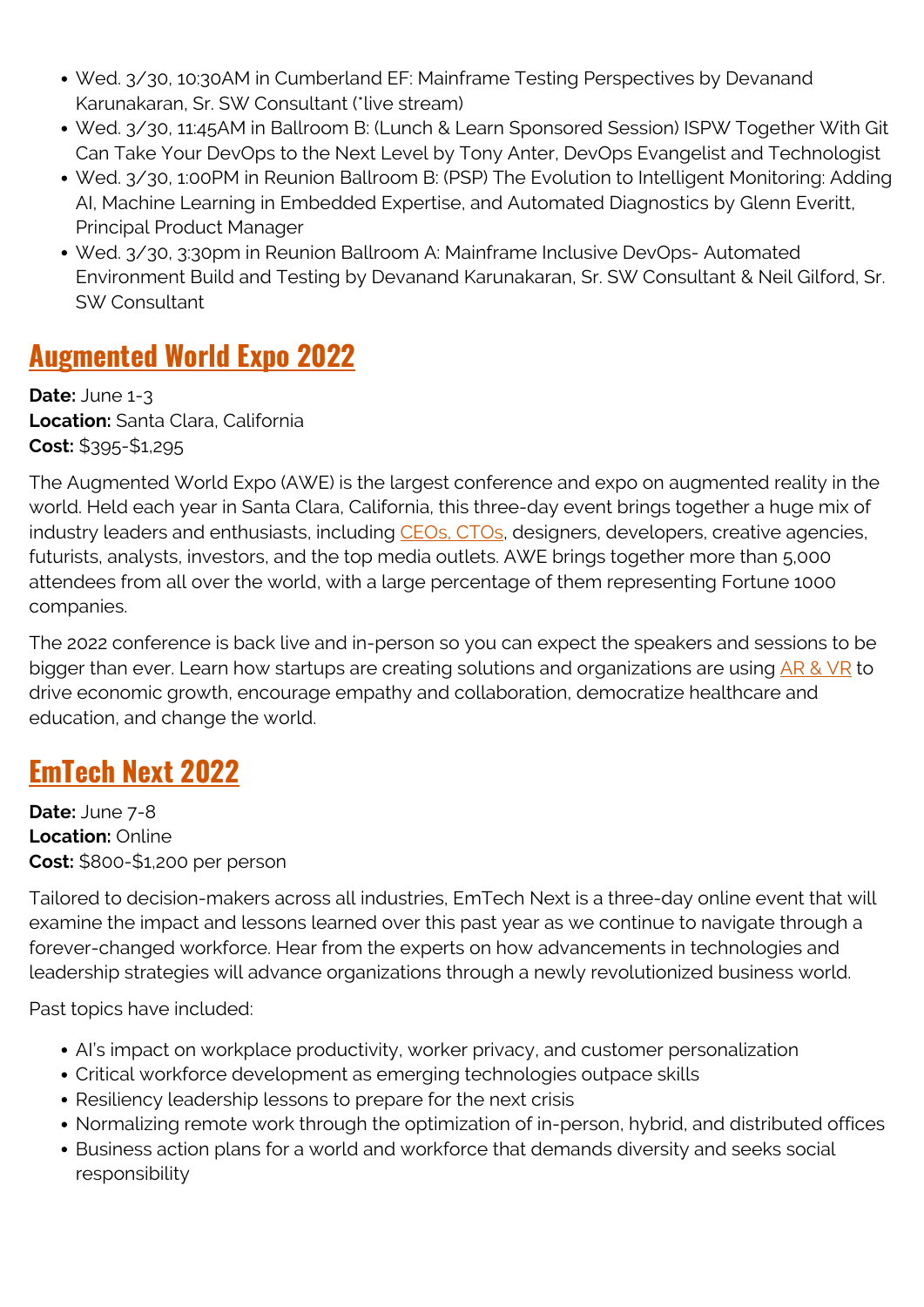### **[MarketplaceLIVE](https://www.marketplacelive.com/)**

**Date:** June 14-15 **Location:** Online & in-person in New York, New York **Cost:** Virtual is free, in-person is \$499

Whether you are attending virtually or in-person in NYC, MarketplaceLIVE is the place where the complete community of cloud and digital stakeholders can come together to learn, cross-pollinate ideas, and get inspired in an immersive environment. The event will feature a variety of options, including:

- Keynotes & speakers
- Customer stories
- Networking with like-minded peers
- Interactive exhibit spaces
- Happy hours
- Fireside chats

The theme of MarketplaceLIVE 2022 is "Living on the Edge", with all sessions and keynotes to relate to this future-focused mindset and how organizations can push the limits to usher in the next era of innovation. Some of the topics covered will cover ideas of how different industries can embrace the edge, such as art, enterprises, humanity, finance, and entertainment.

### **[Digital Enterprise Show](https://www.des-show.com/)**

**Date:** June 14-16 **Location:** Malaga, Spain **Cost:** €60-€1,500

The Digital Enterprise Show (DES) by the Digital World Congress is the world's leading event on [Digital Transformation](https://blogs.bmc.com/blogs/what-is-digital-transformation/). The event showcases some of the most cutting-edge technology and aims to connect innovative companies in AI, IoT, Blockchain, Cloud, Cybersecurity, AR/VR, Big Data, and Marketing Automation.

There are sessions for everyone whether you are focused on e-commerce, CRM, digital trust, social media, marketing automation, email marketing, digital marketing, or UX.

### **[Dublin Tech Summit 2022](https://dublintechsummit.tech/)**

**Date:** June 15-16 **Location:** Dublin, Ireland **Cost:** €389

The Dublin Tech Summit is a two-day event that brings together the top global leaders in technology, innovation, and business to help shape the future of trends and technologies. The tech summit saw over 8,000 virtual attendees from 60+ countries last year, quickly solidifying its place as one of the biggest newcomers in the tech conference space.

Sessions follow the eight core themes of the conference: The Internet of Things, Big Data, FinTech, Innovation, MusicXTech, Cloud Computing, Artificial Intelligence, and Cyber Security.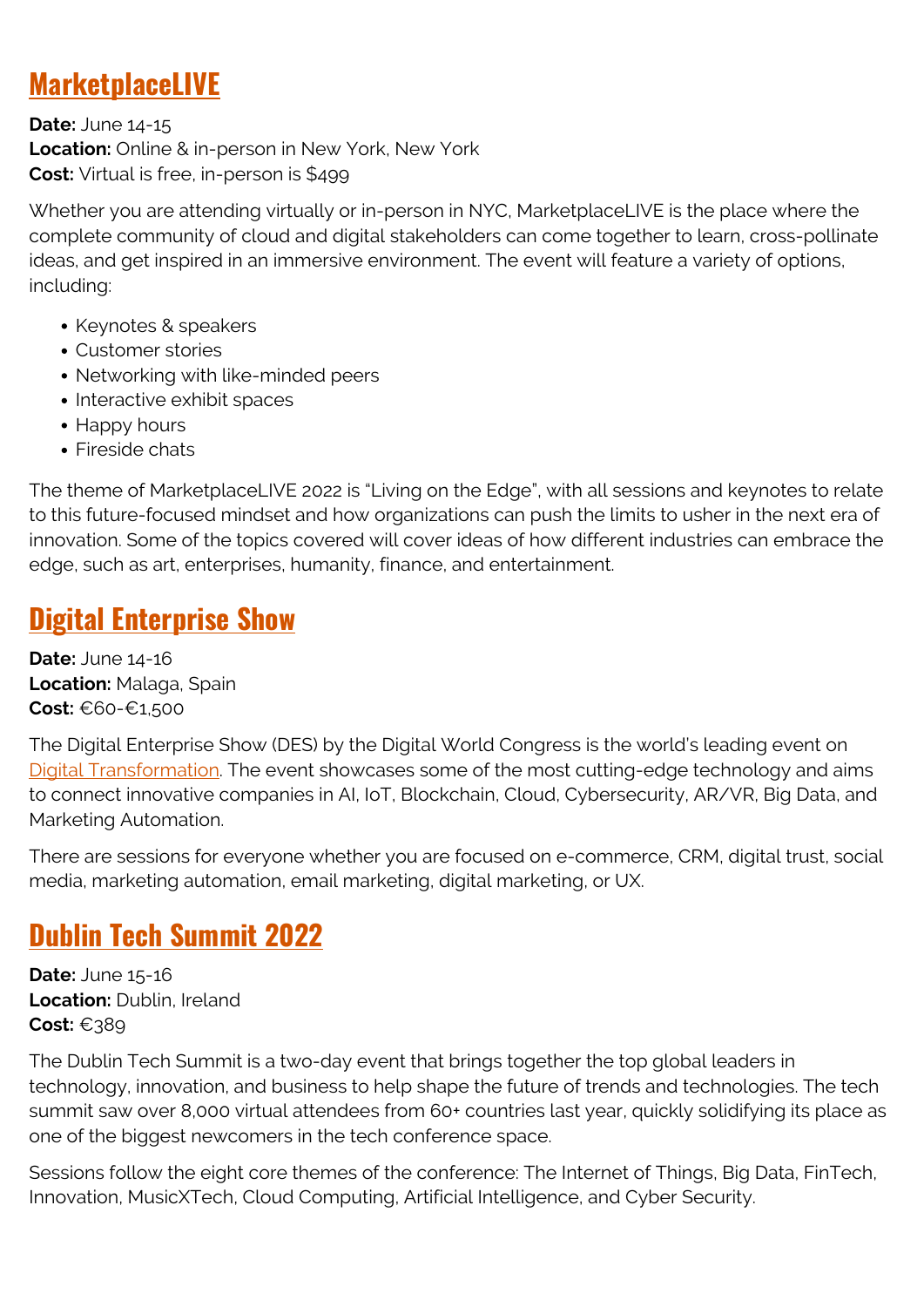### **[TNW \(The Next Web\)](https://thenextweb.com/conference)**

**Date:** June 16-17 **Location:** Amsterdam **Cost:** Starts at €650

TNW Conference is a highly anticipated technology festival that brings together international technology executives, top-tier investors, and promising startups for two days of business and knowledge sharing. Over the past 12 editions, TNW Conference has grown from a 200-person event to one of the leading technology events, bringing together 15,000 attendees a day and 3,500 companies from all over the world.

Some speakers from past events include:

- David Cancel, CEO & Founder, Drift
- Ben Hammersley, Futurist, Wired
- Mary Gray, Senior Principal Researcher, Microsoft Research
- Mark Adams, Head of Innovation, Vice
- JPupurna Virji, Senior Manager of Global Engagement, Microsoft

### **[PINK22](https://www.pinkelephant.com/en-us/Pink22/Home)**

**Date:** June 19-22 **Location:** Las Vegas, Nevada **Cost:** \$2,495- \$2,995

Now in its 25th hugely successful year, the annual Pink Elephant 2022 Conference is back with something for everyone. Globally recognized as the world's premier [IT Service Management](https://blogs.bmc.com/blogs/itsm/) Conference, Pink25 will cover a vast array of subjects ranging from strategic, tactical, and operational.

Pink has the undisputed reputation for bringing in some of the top experts to speak and present, cultivating what is widely acknowledged as the most content rich program in the industry, including:

- Michael Abrashoff, Former Navy Commander, USS Benfold
- Ben Nemtin, Bestselling Author
- Gene Kim, CTO, Researcher, Founder of IT Revolution, and Co-author of *[The Phoenix Project](https://blogs.bmc.com/blogs/book-review-phoenix-project/)*, The DevOps Handbook, and The Unicorn Project

**Meet BMC at Pink!** If you're seeking to understand why and how to implement best practices according to **ITIL**, Lean IT, Agile, Scrum or DevOps through strategic, tactical, and operational disciplines, please join us. BMC will be showcasing our **BMC Helix SaaS based solutions**.

Join us during our Thought Leadership and Lunch and Learn sessions, and continue the ITSM discussion at BMC booth #410 to chat with our experts and find out how we can help your business become an [Autonomous Digital Enterprise](https://blogs.bmc.com/corporate/autonomous-digital-enterprise.html).

### **[Gartner Digital Workplace Summit](https://www.gartner.com/en/conferences/na/digital-workplace-us)**

**Date:** June 21-22 **Location:** Online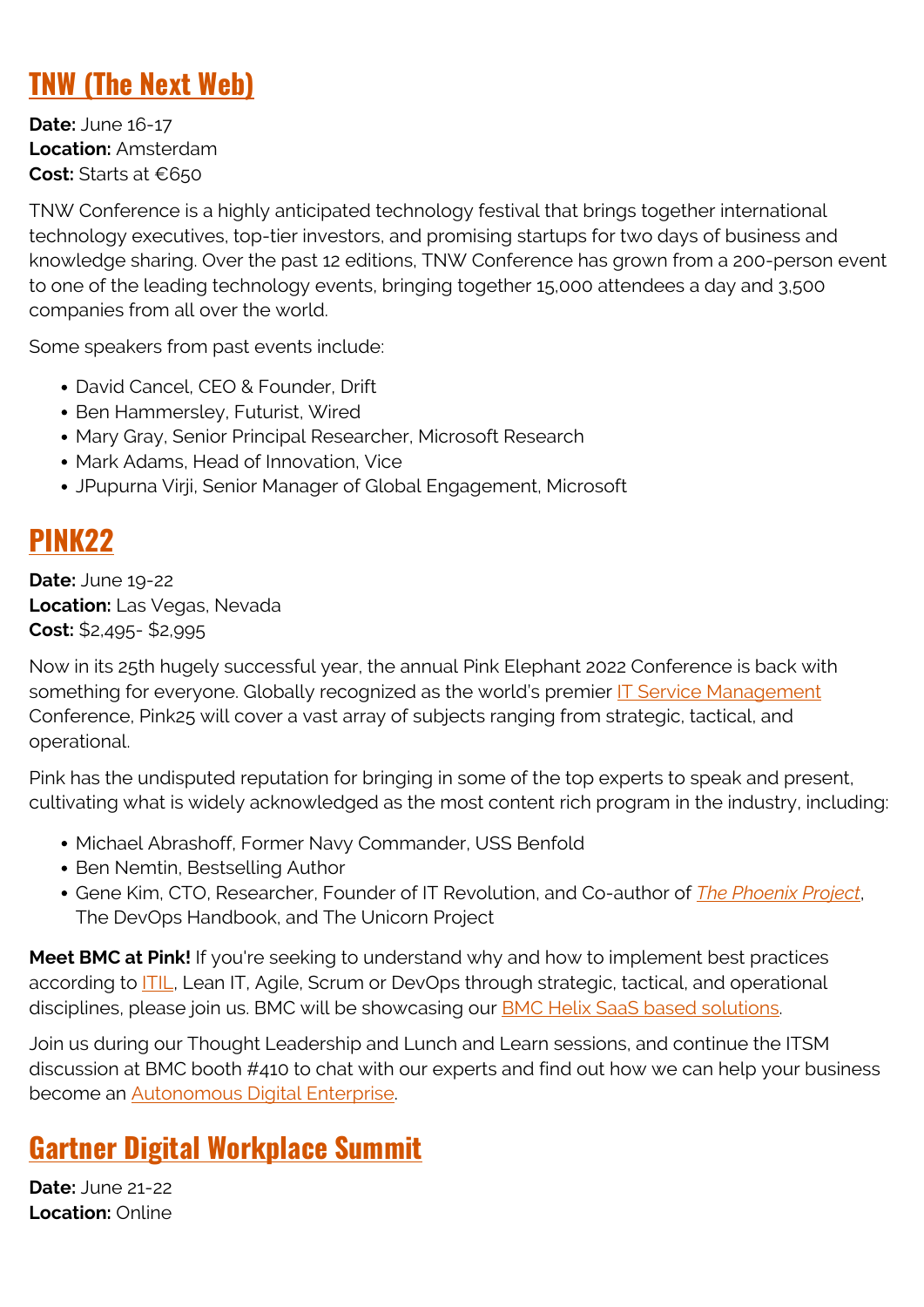#### **Cost:** \$975-\$1,450

Presented by the world's leading research and advisory company, the Gartner Digital Workplace Summit will give attendees the chance to be the first to hear about emerging trends and the latest predictions surrounding the future of work. It also provides an action plan to build the digital workplace of tomorrow and offers real-world solutions for leaders to leverage these technologies in their organization.

Previous topics that have been covered at this conference include Gartner Frameworks for Managing Your Digital Workplace, Getting the Most Out of Digital Adoption Solutions, and How to Effectively Manage Hybrid Workers in a Distributed Workplace.

### **[IDUG Virtual North America 2022 Db2 Tech Conference](https://www.idug.org/events/calendar/north-american-conference-2022)**

**Date: July 9-14 Location:** Boston, Massachusetts **Cost:** \$299

The International Db2 Users Group (IDUG®) is the foremost independent, user-driven community that provides a direct channel to thousands of professional Db2 users across the globe. IDUG's annual North American event brings Db2 professionals together online this year.

Attendees can expect to experience the latest in Db2 technologies, networking opportunities, and the technical content needed to be successful. Some of the tracks and topics covered at past events include:

- New Db2 releases: migrating and effective usage
- Analytics & Business Intelligence
- New Technologies: Mobile Applications, Cloud, [XaaS](https://blogs.bmc.com/blogs/xaas-everything-as-a-service/)
- Performance, Availability & Security
- Application Development and Data Modeling

### **[Gartner Data & Analytics Summit](https://www.gartner.com/en/conferences/na/data-analytics-us)**

**Date:** August 22-24 **Location:** Orlando, FL **Cost:** \$975-\$1,045

Another industry-leading event from Gartner, this Data & Analytics Summit focuses exactly on that: how your organization can develop a resilient data and analytics strategy that leverages both datadriven decision making and AI. This event is for everyone in your data analytics function, from technical- to senior-level strategy.

The 2022 conference will offer a variety of tracks:

- Track A: Leadership and Skills: Be the Change Maker
- Track B: Business Strategy and Value: Optimize Impact
- Track C: Trust, Governance, and Privacy: An Urgent Imperative
- Track D: Analytics Everywhere: Better Decisions Realize Value
- Track E: Data Science and Machine Learning: Unleash Innovation
- Track F: Artificial Intelligence: Delivering Value at Scale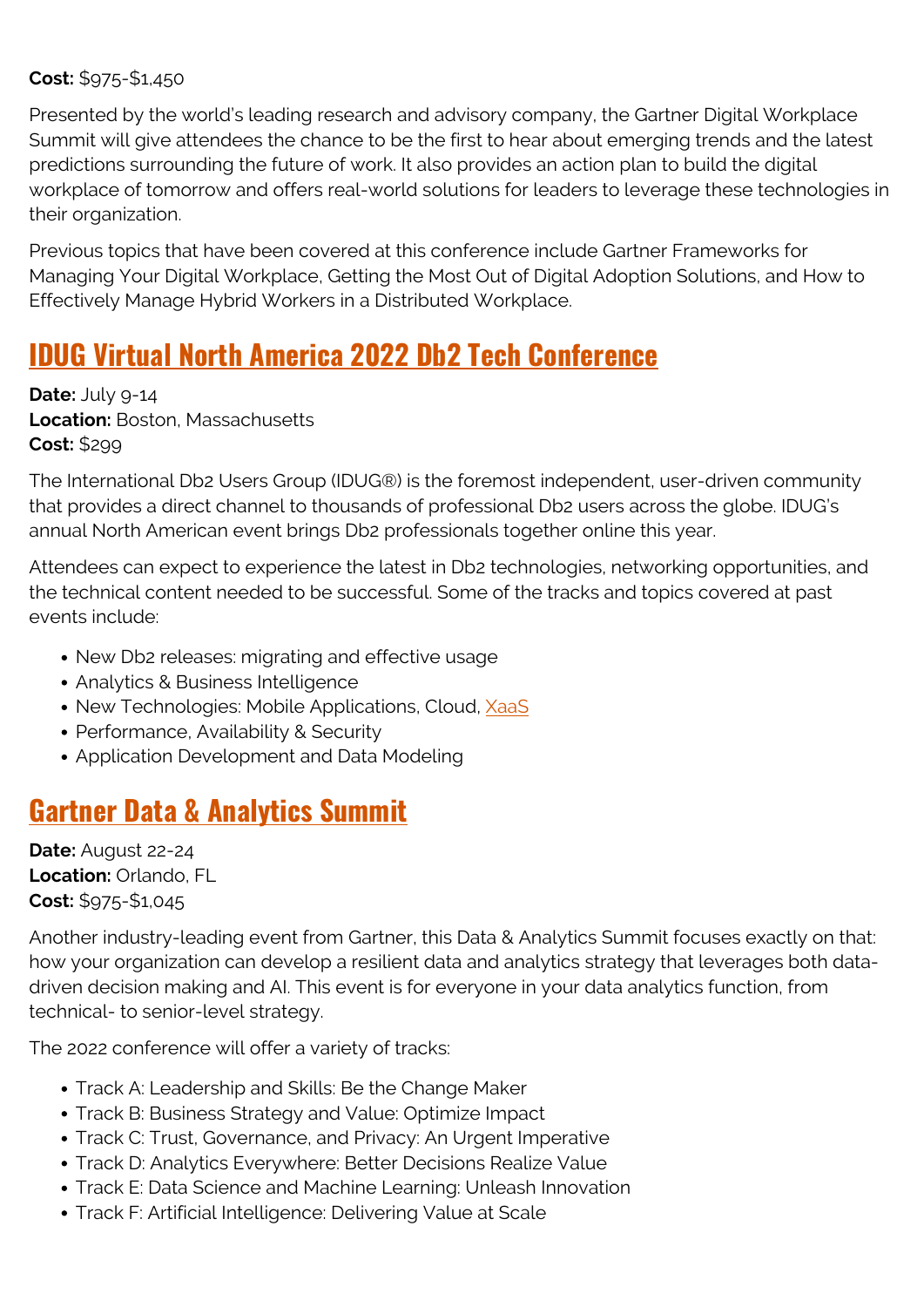- Track G: Data and Analytics Architecture: Your Digital Acceleration Ecosystem
- Track H: Emerging Technologies and Trends: Reach Beyond

### **[IFA \(Consumer Electronics Unlimited\)](https://b2b.ifa-berlin.com/en/)**

**Date:** September 2-6 **Location:** Berlin, Germany

IFA is held in Berlin, Germany, and is the leading trade show for consumer electronics and home appliances. Known for offering an extensive overview of the international market, this six-day event typically attracts close to 240,000 visitors from more than 100 different countries.

IFA serves as the main meeting place for key retailers, buyers, and experts from the industry, showcasing the latest products and innovations. Although it has been virtual or hybrid for the past few years, it will return back to in-person this year, with keynotes and sessions from industry leaders.

### **[Digital Transformation World Series 2022](https://dtw.tmforum.org/)**

**Date:** September 20-22 **Location:** Copenhagen

Hosted by TM Forum, the Digital Transformation World Series combines inspiring content and howto knowledge in a highly interactive, festival-like setting that will leave attendees energized and inspired. While it took place online in 2020 and 2021, the event will be live and in-person this year in Copenhagen.

The World Series looks at the growing partnerships between cloud and network providers and how shifting to a hybrid model can help organizations meet changing demands while becoming an agile, efficient, partner-ready business.

### **[IT Arena 2022](https://itarena.ua/)**

**Date:** September 30-October 2 **Location:** Lviv, Ukraine

IT Arena is the largest tech event in Ukraine and Eastern Europe, providing productive networking, business matchmaking, and festival spirit. The three-day conference, conducted exclusively in English, brings together more than 2,000 entrepreneurs, investors, developers, business analysts, and designers every year.

The theme of this year's IT Arena in Lviv is "Beyond Virtual", with tracks ranging from Startup and Business, to Product and Technology. Some speakers of the 2021 event included: Maye Musk, role model, trend maker, and rule changer; Errol Koolmeister, Former Head of AI Foundation at H&M; and Shameer Khader, Senior Director of AI/ML, Data Science, Digital Health, and Bioinformatics at AstraZeneca.

### **[Big Data and AI Toronto](https://www.bigdata-toronto.com/)**

**Date:** October 6-7 **Location:** Toronto, Canada **Cost:** The expo is free; \$299 to attend the conference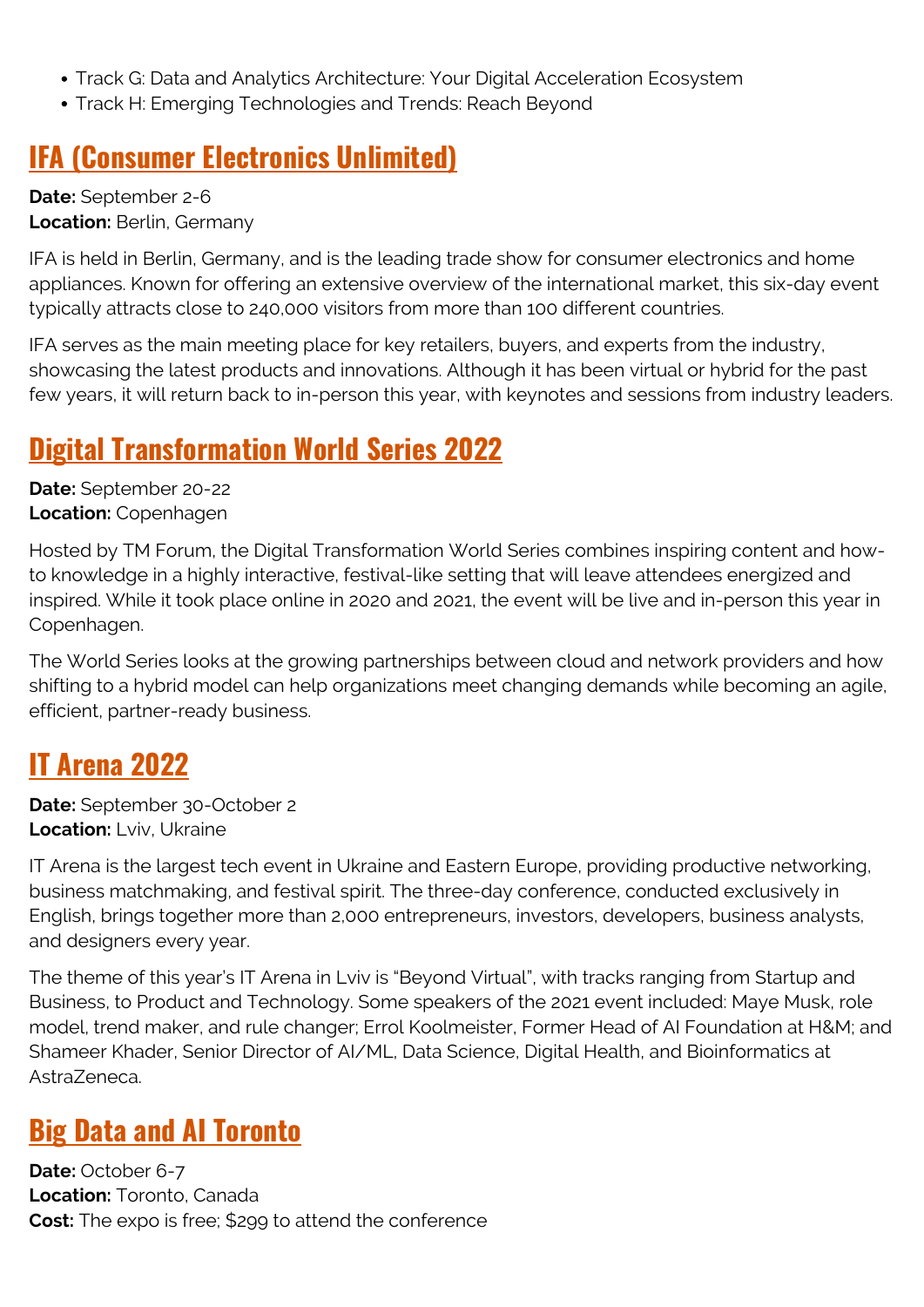Since 2016, Big Data and AI Toronto has been providing a unique platform for IT decision-makers and data innovators to explore and discuss insights, showcase the latest innovative projects, and connect with other data and analytics professionals. This year's conference and expo will provide attendees with a 360° view of the industry through a unique 4-in-1 experience: AI, big data, cloud, and cybersecurity.

- Network with thousands of attendees and connect with like-minded professionals
- Livestream 70+ hours of content via 3 public tracks and 3 conference tracks
- 150+ speakers from the likes of Facebook, Netflix, Google, Cineplex, GM, Scotiabank
- Meet over 20 of the industry's leading solution providers at the Expo
- Discover the current state of technologies and solutions via demo sessions

### **[BMC Exchange 2022](https://exchange.bmc.com/)**

**Date:** TBD **Location:** Online **Cost:** Free

Of course, we can't forget our own flagship event BMC Exchange. The last few years the event took place online, with three days full of live speakers, classes, and brainstorming sessions.

BMC Exchange 2021 offered a customizable format so you could curate content for your career, choosing tracks and sessions relevant to what you need. The event included inspiring keynotes and use case-focused sessions to help you meet today's technology challenges while preparing for tomorrow's opportunities. BMC Exchange features:

- Exciting keynotes to help you drive *organizational change*
- Interactive, informational, and entertaining sessions focused on your role
- Product and strategy insights to see where BMC innovation can take you on your growth path
- Exhibition Hall featuring BMC partners, cutting-edge technology vendors, and **BMC Innovation** [Labs](https://blogs.bmc.com/corporate/bmc-innovation-labs.html)

### **[Google Cloud Next '22](https://cloud.withgoogle.com/next)**

**Date:** October 11-13 **Location:** TBD

Google Cloud Next 2022 is the conference to attend if you are interested in hearing more from Google executives about new and updated cloud services. Offering more than 200 sessions, as well as many keynote speakers, Google Next explores broad themes such as service scale and maturity, [usable machine learning,](https://blogs.bmc.com/blogs/machine-learning-hype-vs-reality/) and enterprise-friendliness. It also covers topics like embracing the cloud, open source, cloud native architectures, and deep dives on [Kubernetes](https://blogs.bmc.com/blogs/what-is-kubernetes) and [TensorFlow](https://blogs.bmc.com/blogs/tensorflow-vs-keras/).

Google Cloud Next '21 featured top speakers like:

- Sundar Pichai, CEO Google & Alphabet
- Thomas Kurian, CEO Google Cloud
- Urs Holzle, SVP Technical Infrastructure Google Cloud
- Aparna Sinha, Director Product Management Google Cloud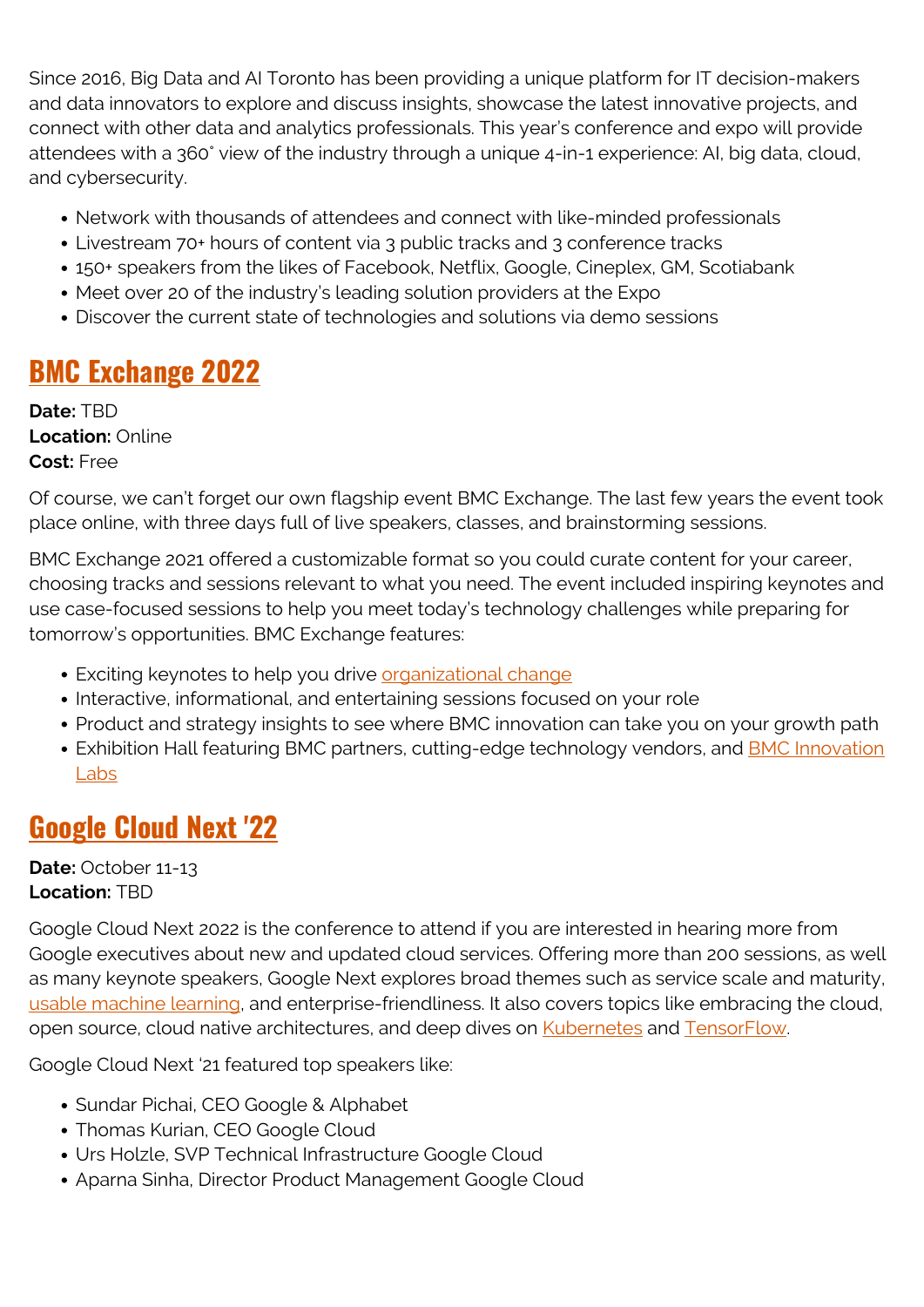### **[AWS re:Invent 2022](https://reinvent.awsevents.com/)**

**Date:** TBD **Location:** Las Vegas, NV

AWS re:Invent 2022 is the Amazon Web Services (AWS) annual conference and is the largest gathering of the global cloud community on the globe. This event is dedicated to cloud strategies, operations, security, IT architecture and infrastructure, and developer productivity, all with a focus on AWS features and products.

Back in-person in Las Vegas, the 2022 conference will include keynote announcements, training, and certification programs, over 750 technical sessions, after-hours events, and more opportunities to educate, entertain, and engage with the best and brightest business and IT decision makers, hottest startups, and visionary technology leaders.

### **[ESPC22](https://www.sharepointeurope.com/)**

**Date:** November 28- December 1 **Location:** Copenhagen, Denmark **Cost:** €1795

European SharePoint, Office 365 & Azure Conferences, aka ESPC22, offers affordable, world-class Microsoft 365 learning at your fingertips, from wherever you are in the world. Tune in live or catch up on-demand across 100+ sessions from SharePoint, Office 365 & Azure experts including Microsoft team members, independent community leaders, RDs, MVPs & MCMs.

The event is live and in-person again this year, with the first keynote speaker announced as Jeff Teper, CVP, Microsoft 365 Collaboration with Teams, SharePoint, OneDrive- known as the "Founder of SharePoint".

### **[Consumer Electronics Shows](https://www.ces.tech/)**

**Date:** January 5-8, 2023 **Location:** Las Vegas, NV & Online

For over 50 years, the Consumer Electronics Show (CES) has been the starting point for the newest technologies and innovations in the world. Held in Las Vegas, CES has been the global gathering place for all those involved in consumer technologies and the next generation of innovations, showcasing products in the areas of 3D Printing, Augmented & Virtual Reality, Computer Hardware/Software/Services, and more.

CES 2022 was able to return home to Las Vegas this year, welcoming over 40,000 attendees inperson from more than 119 different countries. The key speakers of the event were the top caliber you would expect from CES, including:

- Jong-Hee (JH) Han, Vice Chairman & CEO, Samsung Electronics, Inc.
- Mary Barra, General Motors Chair and CEO
- Robert B. Ford, President and Chief Executive Officer, Abbott
- Cara Sylvester, Chief Marketing and Digital Officer, Target
- Sarah Franklin, President and Chief Marketing Officer, Salesforce